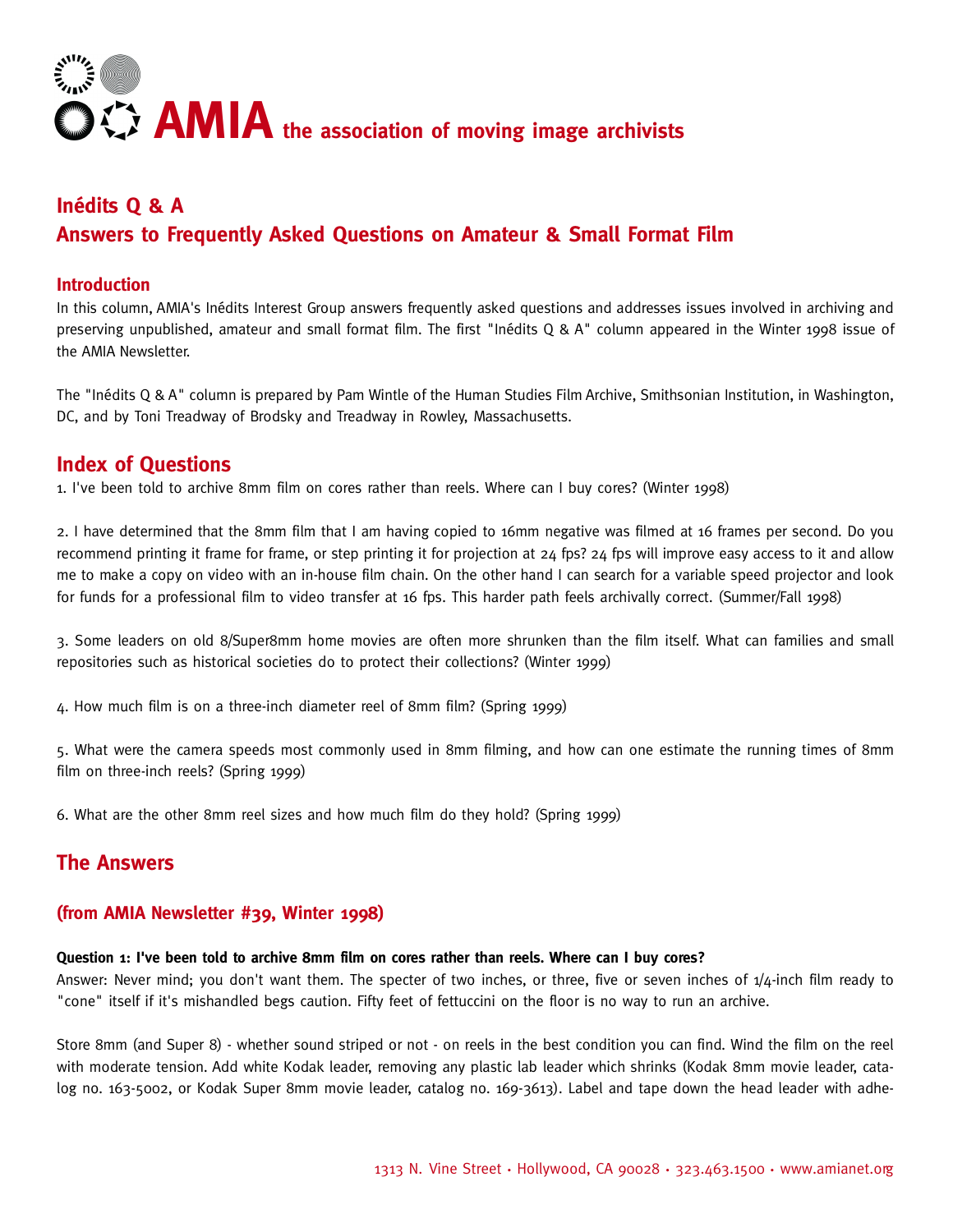

sive paper tape. Never pull on the leader to tighten a too-loose wind of film or horizontal "cinch marks" (scratches) may occur across the images. You may want to wrap the reel in acid-free tissue paper and shelve it in an archival cardboard box. The boxes for  $1/4$ -inch audio tape are a good fit; see the Gaylord catalog. Be sure to keep the original yellow Kodak boxes, for they often hold dates, notes, and other clues about the content; but be aware that in projection at family gatherings, boxes and reels are often mixed up. The yellow boxes have become treasured icons to many families because notes were handwritten by elders.

## **(from AMIA Newsletter #41/42, Summer/Fall 1998)**

**Question 2: I have determined that the 8mm film that I am having copied to 16mm negative was filmed at 16 frames per second. Do you recommend printing it frame for frame, or step printing it for projection at 24 fps? 24 fps will improve easy access** to it and allow me to make a copy on video with an in-house film chain. On the other hand I can search for a variable speed projector and look for funds for a professional film to video transfer at 16 fps. This harder path feels archivally correct."

Answer: Make a preservation copy frame for frame so that future researchers can have the simplest and best representation for their consideration. Step printing to 24 fps requires printing some frames twice which alters the representation of movement and introduces a slight stutter to some gestures. Interpreting step-printed movement can be a problem.

Bravo on ascertaining the frame rate for that is difficult with amateur film for several reasons. Many camera models were provided with a range of frame rates that could be imprecisely selected by moving a lever or turning a dial. To conserve film, some filmmakers chose frame rates slower than the recommended 16 fps; sometimes 14 fps, often 12 fps. Furthermore, most amateur cameras prior to the 1950s were powered by spring-wound motors that sometimes moved film faster at the beginning of a shot than at the end. Often there is little or no documentation, so the original filming rate has to be determined by repeated observation of certain incidental motions in the material, actions like walking, head turning, reaching, picking up a glass or cup. Since this method is somewhat subjective, all the potential variables are best served by making the copy as close to the original as possible: frame for frame.

It's a good choice to copy 8mm on to 16mm negative to help maintain quality control because you are starting with an extremely high contrast original, reversal film created for direct projection. A good technician can hold down contrast build-up working to the negative. 16mm prints from the negative increase access to exhibition. One caution when planning to screen films at original, non-24 fps frame rates: you must work doubly hard before and during the screening with the technical people to be certain that they project at your film's original frame rate. We have all had the experience of running into the booth during the screening to request an adjustment to the frame rate to show the motion in real time. For serious auditorium projection of framefor-frame prints at the original frame rate, even an exhibitor with a small budget can find and restore 16mm Bolex or Bell & Howell projectors which were manufactured to do variable frame rates. 1000 watt lamps for them are still available. This equipment is an affordable way to honor the filmmaker and the people recorded on the film.

#### **(from AMIA Newsletter #43, Winter 1999)**

**Question 3: Some leaders on old 8/Super8mm home movies are often more shrunken than the film itself. What can families and** small repositories such as historical societies do to protect their collections?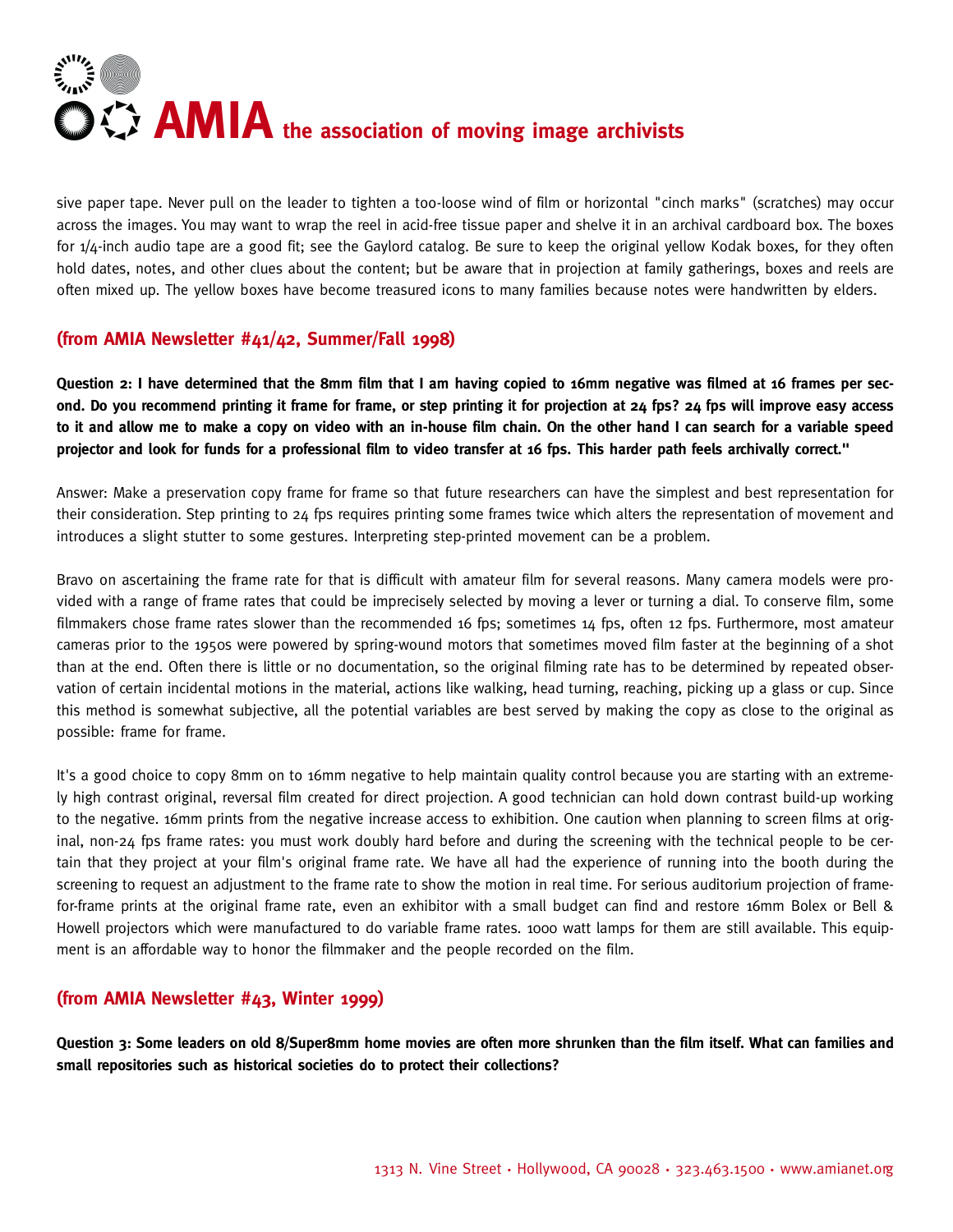

Answer: Leaders used on 8/S8mm films often shrink faster than the film because some labs and many amateur filmmakers attached plastic leaders which shrink more quickly over time than the triacetate base film itself. To be sure, replace all leaders with better material made from triacetate film stock such as Kodak's painted leaders (coated white). When assembling small rolls of 8/S8mm film into larger rolls or with larger reels which were previously assembled be sure to check for and replace all the old leader including the leaders between the small rolls. (Old shrunken leader left between assembled rolls can cause damage when projecting or transferring the film.) Also, be sure to remember to splice the leader with the perforations in the same direction as on the film itself and with base/emulsion positions the same.

If there is valuable information on the leader, record that information in materials documenting the film and save the leader as part of the archival records, if desired. If the leader is of sentimental value, keep the leader but not attached to the film. Families wanting to save the leaders will probably come up with some unique and creative ways in which to display this form of family memorabilia.

For projection purposes leaders should be approximately five feet - long enough to thread a projector with some extra left over because most damage occurs in the first few feet when a projector is started. However, we are not recommending projecting these films; rather we are recognizing that many families continue to do so. If the films are shrunken, they should not be projected. Shrunken film should be handled with care and transferred to film or video for viewing purposes. (Whatever its condition, the original film should be kept and stored in as cool and dry a place as possible.) Leader needed for film-to-tape transfer or film-to-film copying can be as much as 6-15 feet but check with the video facility or laboratory for their recommendation. Eastman Kodak still manufactures a good quality triacetate white painted 8/S8mm leader which can be ordered from the Kodak Professional Motion Imaging (PMI) order line at 800-621-3456. Unfortunately poor quality plastic leaders (both white and in various colors) are still available through some laboratories and vendors, sometimes at exorbitant rates. As always, it is best to make some comparisons before purchasing.

## **(from AMIA Newsletter # 44, Spring 1999)**

#### **Question 4: How much film is on a three-inch diameter reel of 8mm film?**

Answer: If it's a full reel, 50 feet. Three-inch diameter 8mm reels originated as 25 foot double width 8mm camera loads to be exposed first in one direction then in the other - two rows of 8mm images running in opposite directions on a 16mm width film with twice the number of perforations as 16mm. The film was returned from processing split down the middle with the two 8mm sections spliced together as a 50 foot length of film on a three-inch reel.

An amateur filmmaker would purchase a box of unexposed film which came packed in a small black metal, plastic or aluminum can with black friction tape around it to keep it unexposed until use. The filmmaker removed the tape, opened the can and found a daylight load roll of film with a paper wrapper around it bigger than the reel. The paper wrapper was removed and saved in the can for later use for filmmaker identification. The film was threaded into the camera through the gate onto a take up reel already in the camera. After exposing 25 feet, the filmmaker had to remove the full take up reel, turn it over and reload it into feed position to expose the other half of the film.

This is the explanation for light-struck flashes and splice in the middle of 50 feet of 8mm film. If a Kodak film were only half exposed (run only in one direction), the tail bore perforations indicating the film type and the word "half-exp" for half exposed.